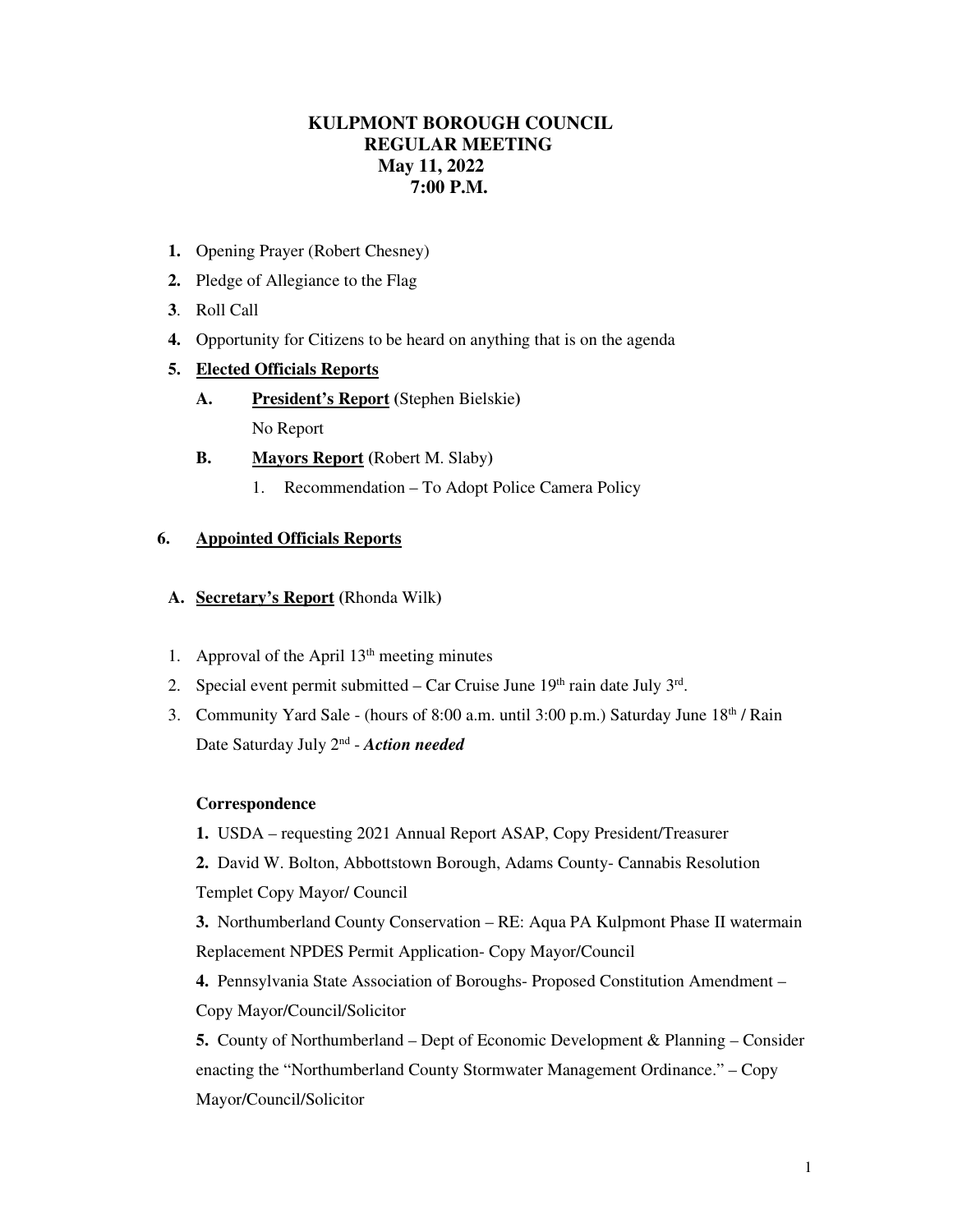**6.** The Borough of Marion Heights- letter concerning interest in recycling and boroughs recycling center – Copy Mayor/Council

**7.** Shamokin Creek Restoration Alliance (SCRA) – Quaker Run & Buck Run Stream, Assessment & Restoration Plan – May 18, 2022, 6:30 PM Brady Social Hall – Copy Mayor/Council

**8**. Kulpmont Sportsmen's Association – Youth Activities provided - Upcoming Fish Derby / donation – Copy Mayor/Council

**9**. Nick Bozza – 1100 block of Scott Street, RE: pigeon infestation Copy Mayor/Council

**B. Treasurers Report (**Paul Niglio**)**

**1**. Attachment #1 – Financial statement / bills to be paid

- **C. Solicitors Report (**Edward Greco**)**  No Report
- **D. Police Chief Report (**OIC Stephen Mazzeo**)**  Report attachment #2
- **E. Fire Chiefs Report (**December Report Kevin O' Hearn**)**

**1.** Report – attachment #3 \**\*see comments\*\**

- **F. Emergency Management (**Kevin O' Hearn**)**  No Report
- **G. Building Inspector's Report (**TRI County COG**)** 
	- 1. Report Attachment #4
- **H. Code/Health Enforcement Officer's Report (**Heather Owens**)** 
	- 1. Report Attachment #5
- **7.** Committee Reports
- **A**. **Service/Facilities Committee** (Wm. Mike Bradley)
	- 1. Food Surplus May 19<sup>th</sup> 8:00 a.m. until 11 a.m. at the Borough Garage
	- **2**. Quote Bastian Tire and Auto \$456.00
- **B.** Finance/Purchasing (Stephen Motyka)
	- 1. Growing Greener Grant Application \$4000.00

### **C. Code/Health/Safety/Building** (Marlin Hodge)

No Report